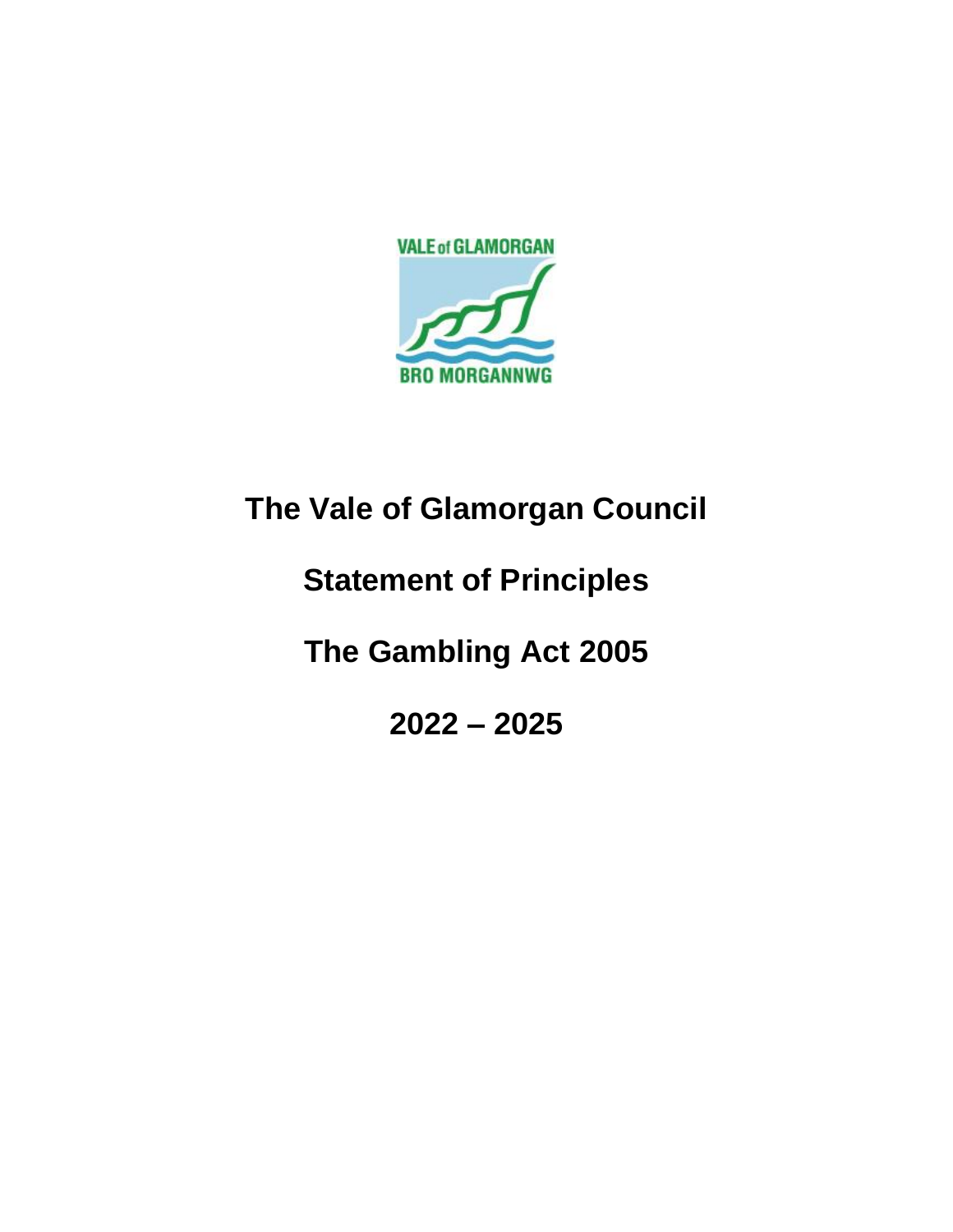#### **Contents**

| <b>Contents</b>                                  | 1              |
|--------------------------------------------------|----------------|
| Map of the Vale of Glamorgan                     | $\overline{2}$ |
| Part A                                           | $3 - 4$        |
| 1. The licensing objectives                      |                |
| 2. Introduction                                  | $3 - 4$        |
| 3. Responsible Authorities                       | 4              |
| 4. Exchange of information                       | 5              |
| 5. Interested parties                            | 6              |
| 6. Compliance and enforcement                    | $\overline{7}$ |
| 7. Licensing authority functions                 | $\overline{7}$ |
| <b>Part B - Premises licences</b>                | 8              |
| 1. General Principles                            | $8 - 12$       |
| 2. Adult Gaming Centres                          | 13             |
| 3. (Licensed) Family Entertainment Centres       | 14             |
| 4. Bingo                                         | 15             |
| 5. Tracks                                        | 15             |
| 6. Betting premises                              | 15             |
| 7. Casino                                        | 15             |
| 8. Travelling Fairs                              | 15             |
| 9. Provisional Statements                        | 15             |
| 10.Reviews                                       | 16             |
| Part C - Permits / Temporary and Occasional Use  | 17             |
| <b>Notices</b>                                   |                |
| 1. Unlicensed Family Entertainment Centre gaming | 17             |
| machine permits                                  |                |
| 2. (Alcohol) Licensed premises gaming machine    | 17             |
| permits / Automatic entitlement                  |                |
| 3. Prize Gaming Permits                          | 18             |
| 4. Club Gaming and Club Machines Permits         | 19             |
| 5. Temporary Use / Occasional Use Notices        | 20             |
| 6. Small Society Lotteries                       | 20             |
| 7. Register                                      | $20 - 21$      |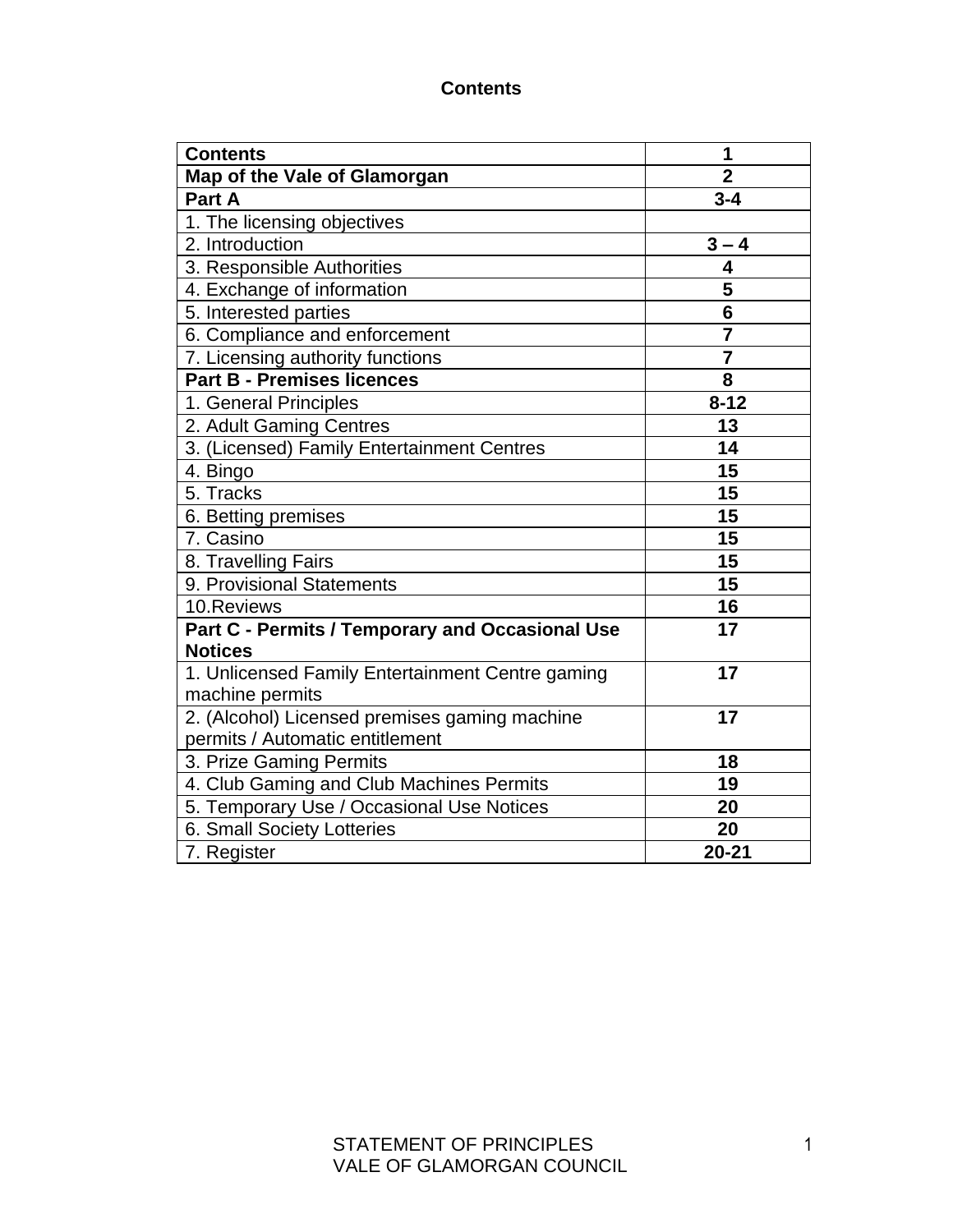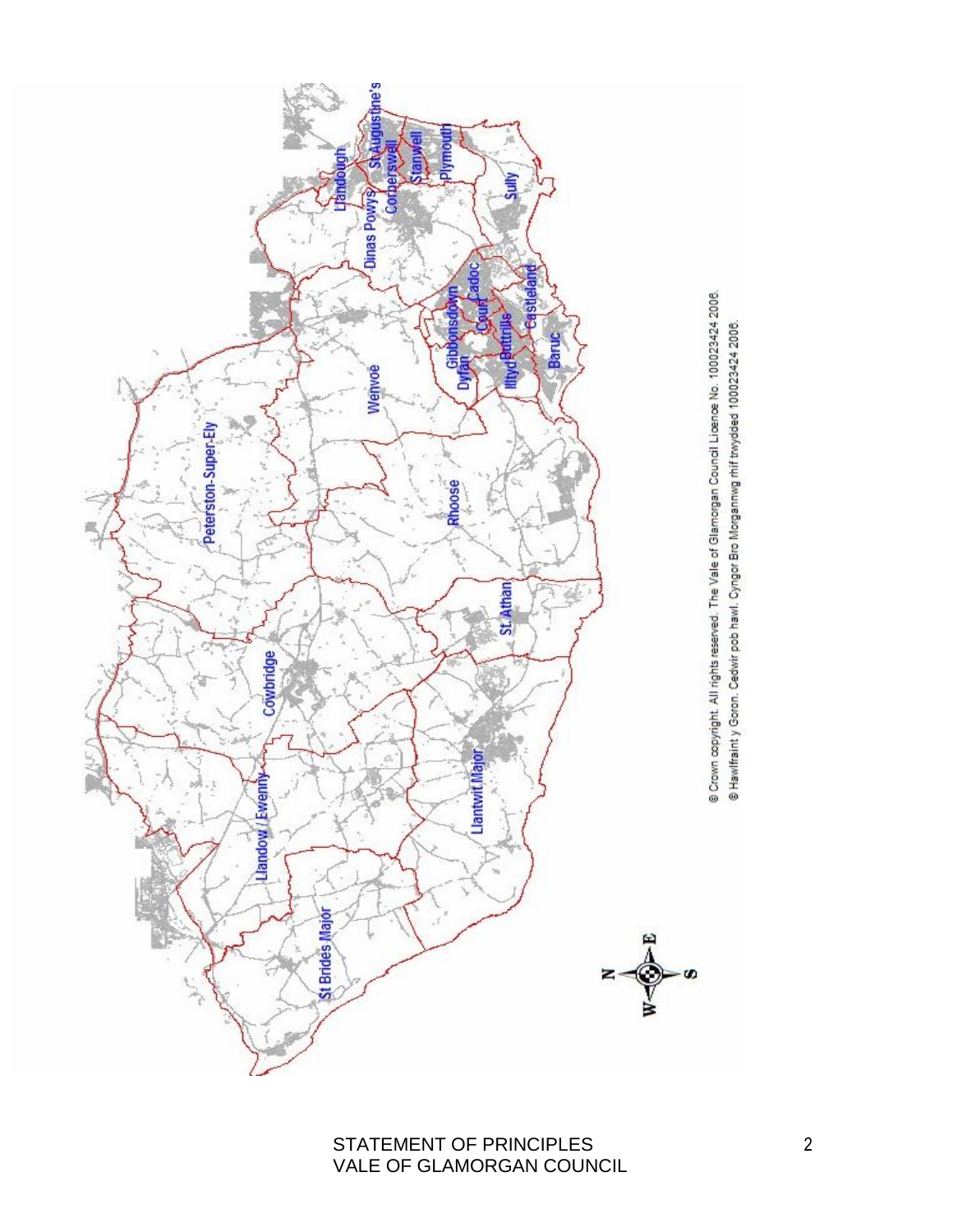## **Foreword**

The Gambling Act 2005 sets out how gambling in Great Britain is regulated. It came fully into force in September 2007, and covers arcades, betting, bingo, casinos, gaming machines, society lotteries, and remote gambling (including online gambling). However, the Vale of Glamorgan Council, as the licensing authority, is only responsible for the administration and enforcement of gambling premises and has no jurisdiction over online forms of bingo, betting or other online games or platforms. The 2005 Act also created and set the functions and objectives of the Gambling Commission as the principal regulator in the United Kingdom.

The Vale of Glamorgan Council must review its Statement of Principles in respect of gambling at least every three years. Since the last review the main legislative change has been to cut the maximum stake on B2 gaming machines in betting shops from £100 to £2.

In December 2020 the Minister for Sport, Tourism and Heritage announced a Review of the Gambling Act 2005 Terms of Reference and Call for Evidence which overlaps with the current three-year review process.

The background papers indicate that the Review will be led by Ministers at the Department for Digital, Culture, Media & Sport, with engagement from across government, the Gambling Commission, the industry, health and charitable sector, those with lived experience of gambling harm, and other stakeholders.

After the initial 16 weeks call for evidence, the government will assess the evidence presented, alongside other data, with the aim of setting out conclusions and any proposals for reform in a white paper in 2022.

The period 2020 to 2021 has also been unprecedented in terms of the Coronavirus pandemic, where gambling premises have been closed for periods of time during lockdowns. The UK government's assessment as part of the review notes that the gross gambling yield (GGY - amount staked minus winnings paid out) for online gambling in Great Britain grew 18% in real terms between 2015/16 and 2018/19.

Much of this growth was channel shift from land-based gambling (the market overall grew just 4% in that period) and in September 2019 the GGY generated by remote gambling overtook that of land-based gambling for the first time (excluding lotteries).

Since the last local review, the Council has received no evidence of new trends or concerns in the land-based market it regulates. The Government review highlights that the steady industry growth and shift to online have seen neither a marked increase in overall gambling participation, nor an increase in population problem gambling rates.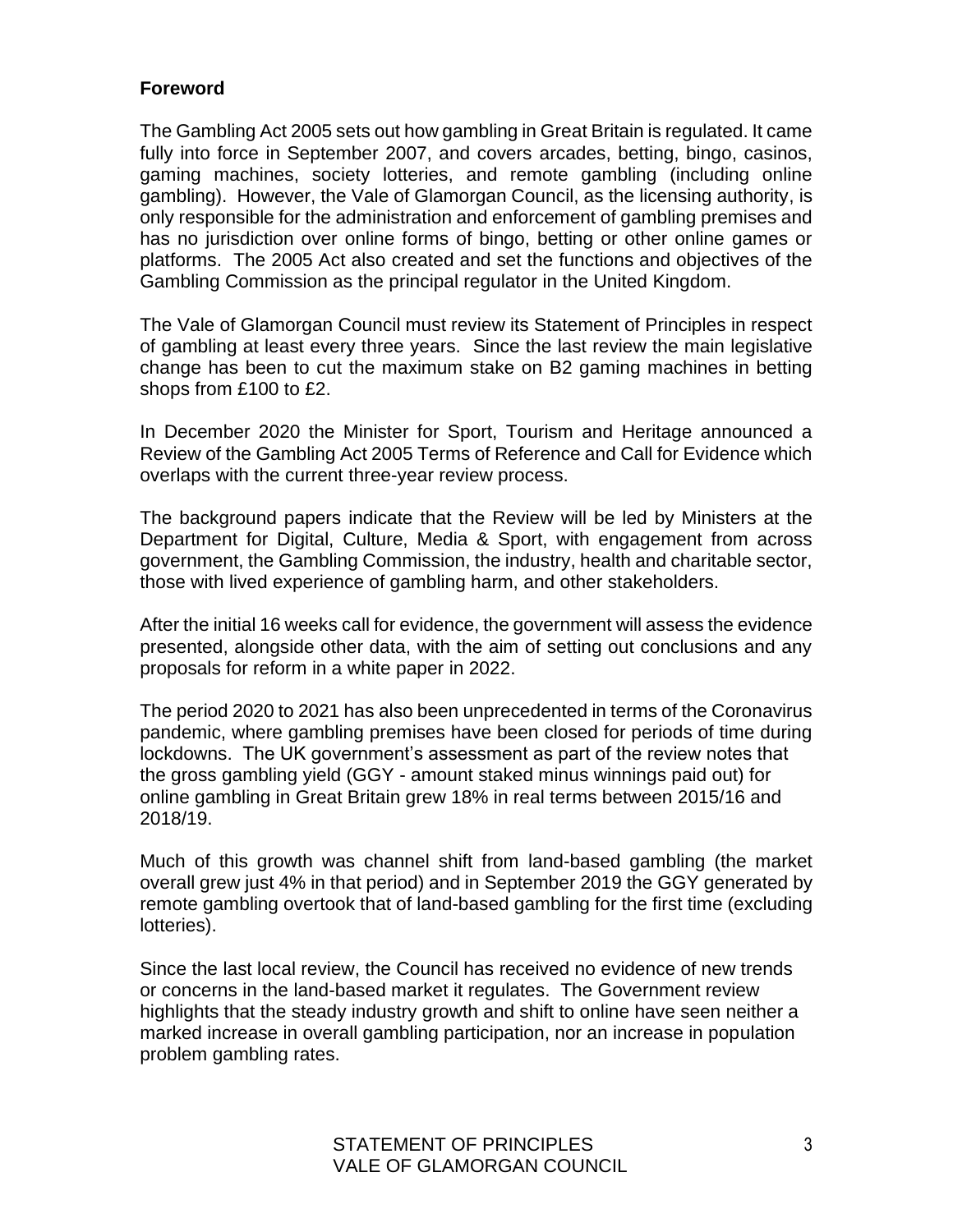That being the case, it is proposed that the Vale of Glamorgan Council undertake a statutory consultation to renew its Statement of Principles with no changes in policy, and for a further review to be undertaken once the Governments White Paper and timetable for any reform is available.

# **PART A**

## **1. The Licensing Objectives**

In exercising most of their functions under the Gambling Act 2005, licensing authorities must have regard to the licensing objectives as set out in section 1 of the Act. The licensing objectives are:

- Preventing gambling from being a source of crime or disorder, being associated with crime or disorder or being used to support crime
- Ensuring that gambling is conducted in a fair and open way
- Protecting children and other vulnerable persons from being harmed or exploited by gambling

The Gambling Commission does not seek to offer a definition of "vulnerable persons", but it does for regulatory purposes assume that this group includes people who gamble more than they want to; people who gamble beyond their means; and people who may not be able to make informed or balanced decisions about gambling due to a mental impairment, alcohol or drugs." This Licensing Authority will consider this licensing objective on a case-by-case basis.

This Licensing Authority is aware that, as per Section 153, in making decisions about premises licences and temporary use notices it should aim to permit the use of premises for gambling in so far as it thinks it is:

- in accordance with any relevant code of practice issued by the Gambling **Commission**
- reasonably consistent with the licensing objectives and
- in accordance with the authority's statement of licensing policy

# **2. Introduction**

The Vale of Glamorgan Council is Wales' most southern Unitary Authority. There are 4 Town Councils and 22 Community Councils in the area. It covers 33,097 hectares (331 square miles) with 53 kilometres of coastline. The Council area has a population of 128,900. The main settlements are Barry, Penarth, Llantwit Major, Dinas Powys, Cowbridge and Rhoose. Barry, the largest town with a population of 53,000 is the Vale's administrative centre, a seaside resort and port. Cardiff Airport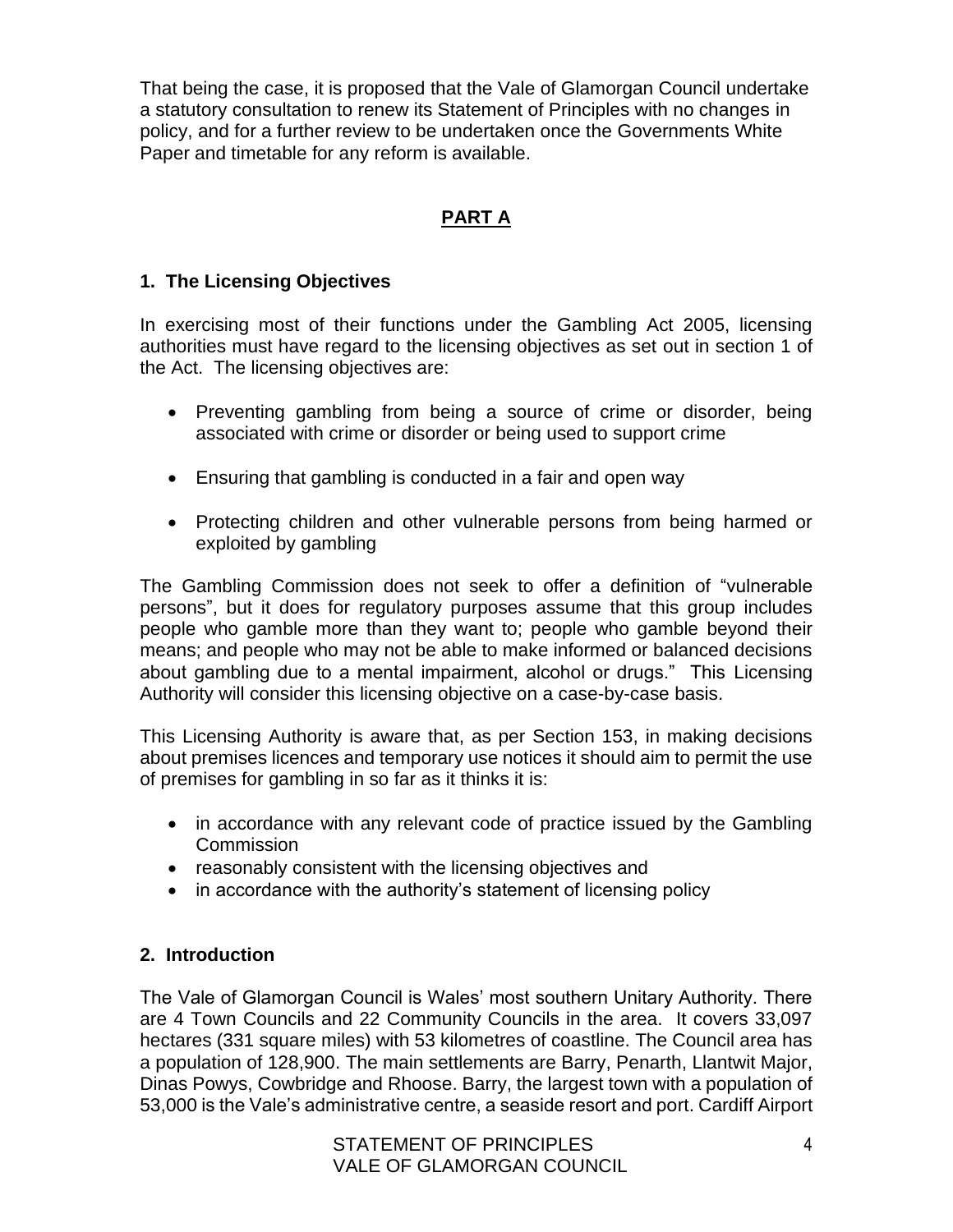is located 4 miles West of Barry. These areas are shown in the map at the front of this Statement.

It should be noted that this statement of licensing principles will not override the right of any person to make an application, make representations about an application, or apply for a review of a licence, as each will be considered on its own merits and according to the statutory requirements of the Gambling Act 2005.

The Vale of Glamorgan Council consulted with the following parties between:

- Sample of premises licence holders
- All responsible authorities
- Town and Community Councils
- Elected Members
- Trade representatives
- Problem Gambling Organisations

The Wellbeing and Future Generations (Wales) Act 2015 requires all Welsh local authorities to think about the long-term impact of their decisions, to work better with people, communities and each other, and to prevent persistent problems such as poverty, health inequalities and climate change.

The Licensing Authority will have regard to the Chief Medical Officer for Wales Report to support the licensing objective to protect children and other vulnerable persons from being harmed or exploited by gambling.

#### **3. Responsible Authorities**

The Licensing Authority is required by regulations to state the principles it will apply in exercising its powers under Section 157(h) of the Act to designate, in writing, a body which is competent to advise the authority about the protection of children from harm. The principles are;

- a) the need for the body to be responsible for an area covering the whole of the licensing authority's area and;
- b) the need for the body to be answerable to democratically elected persons, rather than any particular vested interest group.

In accordance with the regulations, the Council designates the Children and Family Services of the Vale of Glamorgan Council for this purpose. The contact details of all the Responsible Authorities under the Gambling Act 2005 are available via the Council's website at www.valeofglamorgan.gov.uk or upon request to the Licensing Department.

## **4. Exchange of Information**

The principle that this Licensing Authority applies is that it will act in accordance with the provisions of the Gambling Act 2005 in its exchange of information which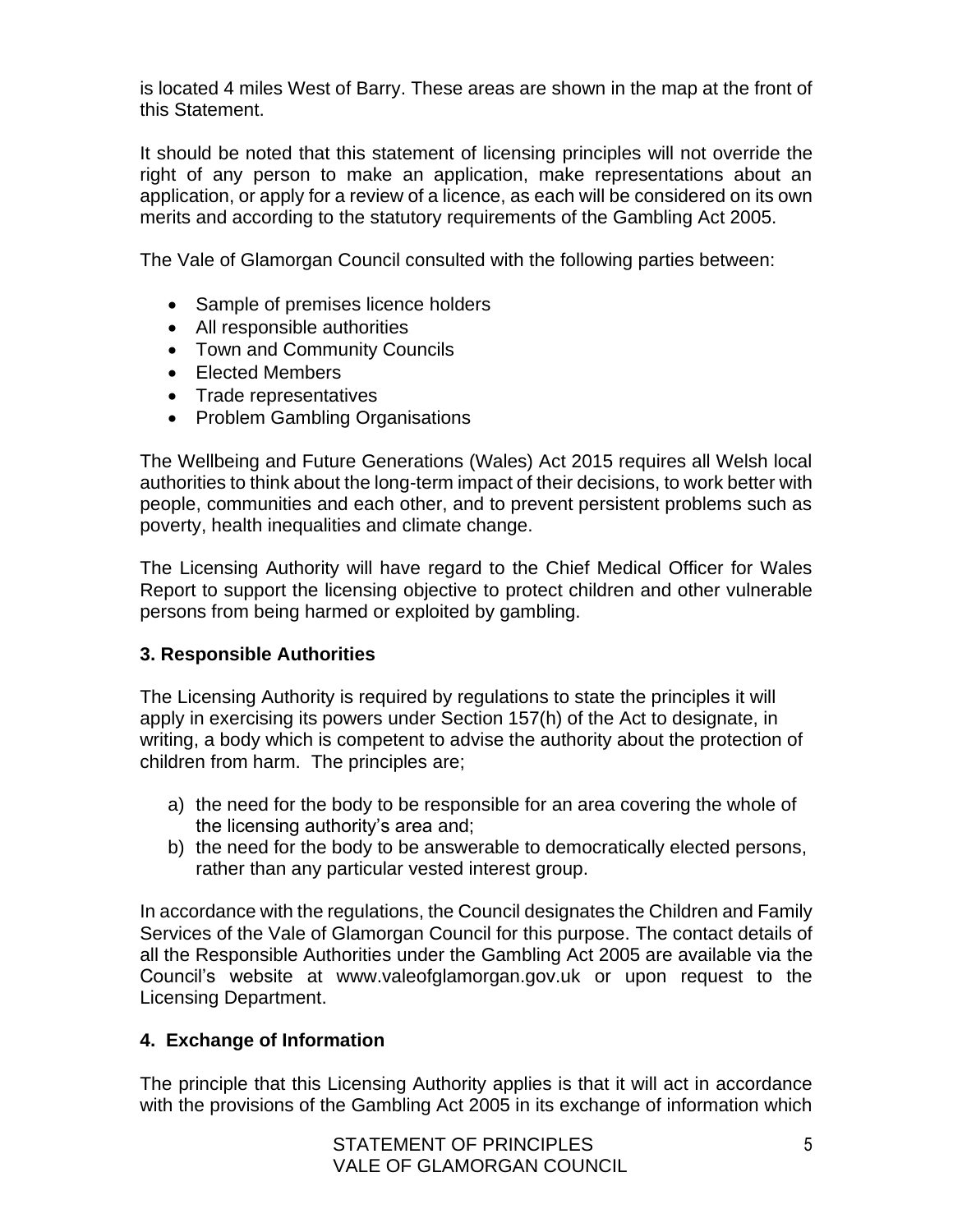includes the provision that the Data Protection Act 2018 will not be contravened. The Licensing Authority will also have regard to any Guidance issued by the Gambling Commission on this matter, as well as any relevant regulations issued by the Secretary of State under the powers provided in the Gambling Act 2005.

## **5. Interested parties**

Interested parties can make representations about licence applications or apply for a review of an existing licence. These parties are defined in the Gambling Act 2005 as follows:

"For the purposes of this Part a person is an interested party in relation to an application for or in respect of a premises licence if, in the opinion of the licensing authority which issues the licence or to which the application is made, the person-

- a) lives sufficiently close to the premises to be likely to be affected by the authorised activities,
- b) has business interests that might be affected by the authorised activities, or
- c) represents persons who satisfy paragraph (a) or (b)".

The licensing authority is required by regulations to state the principles it will apply in exercising its powers under the Gambling Act 2005 to determine whether a person is an interested party. The principles are:

Each case will be decided upon its merits. This Authority will not apply a rigid rule to its decision making.

It will also consider the Gambling Commission's Guidance that "has business interests" should be given the widest possible interpretation and include partnerships, charities, faith groups and medical practices.

Interested parties can be persons who are democratically elected such as councillors, AMs and MP's. No specific evidence of being asked to represent an interested person will be required as long as the councillor / MP represents the ward likely to be affected. Likewise, town and community councils likely to be affected will be considered to be interested parties.

Other than these however, this authority will generally require written evidence that a person/body (e.g. an advocate / relative) 'represents' someone who either lives sufficiently close to the premises to be likely to be affected by the authorised activities and/or has business interests that might be affected by the authorised activities. A letter from one of these persons, requesting the representation is sufficient.

If individuals wish to approach councillors to ask them to represent their views, then care should be taken that the councillors are not part of the Licensing Committee dealing with the licence application. If there are any doubts then please contact the Licensing Department Licensing@valeofglamorgan.gov.uk.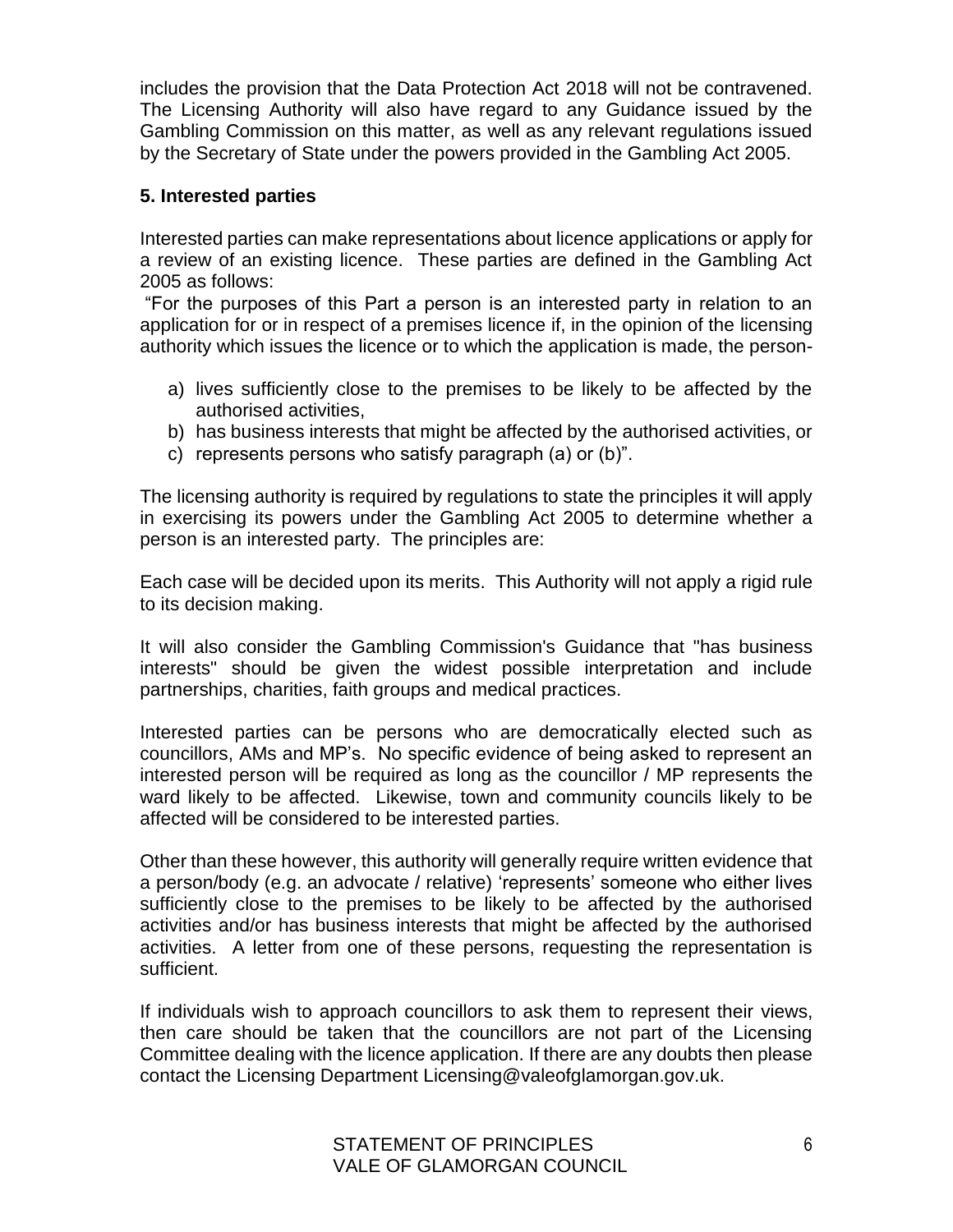## **6. Compliance and Enforcement**

Licensing authorities are required by regulation under the Gambling Act 2005 to state the principles to be applied by the authority in exercising the functions under Part 15 of the Act with respect to the inspection of premises; and the powers under section 346 of the Act to institute criminal proceedings in respect of the offences specified.

This Licensing Authority's principles are that:

It will be guided by the Gambling Commission's Guidance to Licensing Authorities and will endeavour to be:

- Proportionate: regulators should only intervene when necessary: remedies should be appropriate to the risk posed, and costs identified and minimised
- Accountable: regulators must be able to justify decisions and be subject to public scrutiny
- Consistent: rules and standards must be joined up and implemented fairly,
- Transparent regulators should be open and keep regulations simple and user friendly
- Targeted: regulation should be focused on the problem and minimise side effects

This Licensing Authority has adopted and implemented a risk-based inspection programme, based on;

- The licensing objectives
- Relevant codes of practice
- Guidance issued by the Gambling Commission, in particular at Part 36
- The principles set out in this statement of licensing policy

The main enforcement and compliance role for this Licensing Authority in terms of the Gambling Act 2005 is to ensure compliance with the premises licences and other permissions which it authorises.

The Gambling Commission is the enforcement body for the operating and personal licences. It is also worth noting that concerns about manufacture, supply or repair of gaming machines are not dealt with by the Licensing Authority but should be notified to the Gambling Commission.

This Licensing Authority also keeps itself informed of developments as regards the work of the Better Regulation Executive in its consideration of the regulatory functions of local authorities.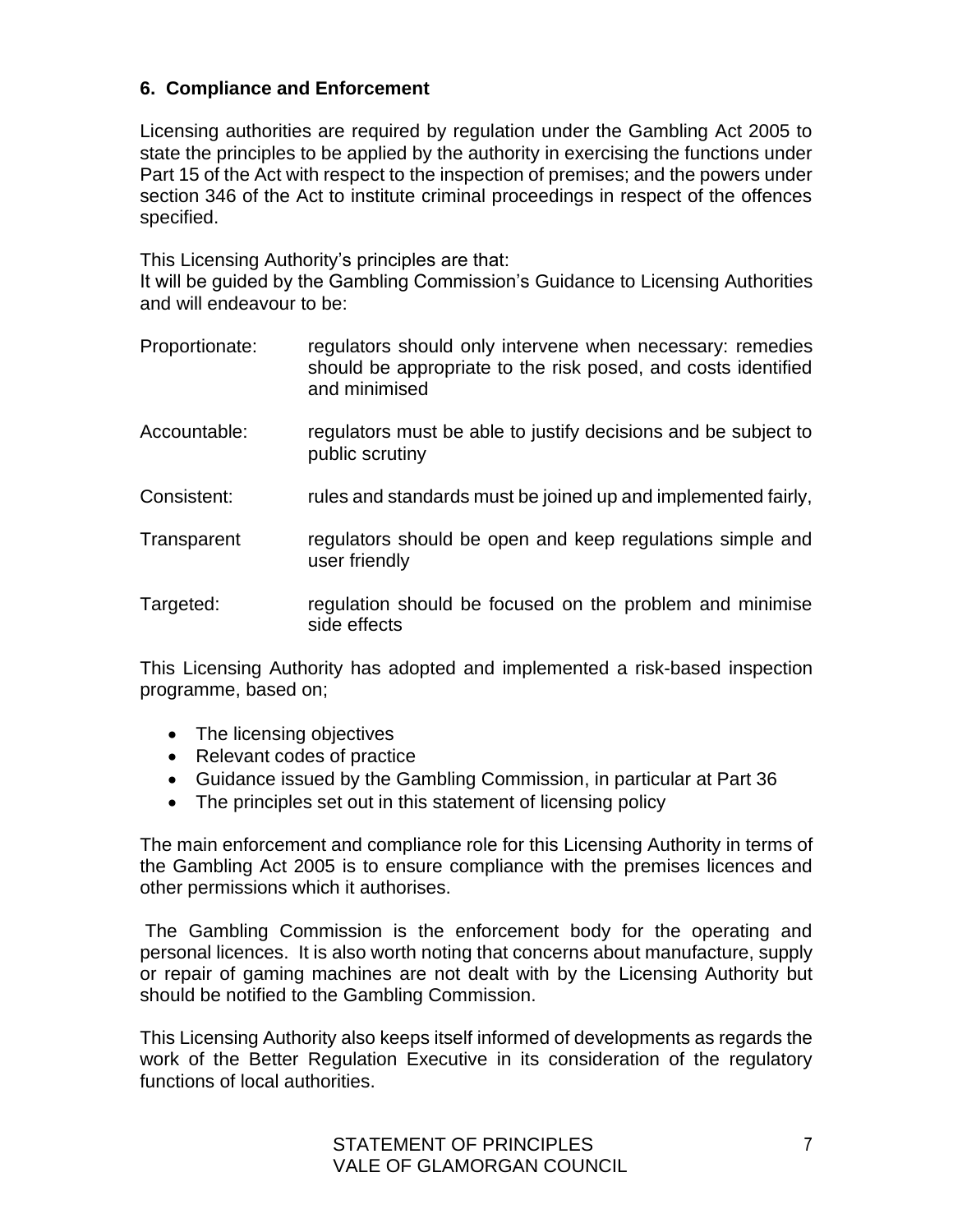# **7. Licensing Authority functions**

Licensing authorities are required under the Act to:

- Be responsible for the licensing of premises where gambling activities are to take place by issuing Premises Licences
- Issue Provisional Statements
- Regulate members' clubs and miners' welfare institutes who wish to undertake certain gaming activities via issuing Club Gaming Permits and/or Club Machine Permits
- Issue Club Machine Permits to Commercial Clubs
- Grant permits for the use of certain lower stake gaming machines at unlicensed Family Entertainment Centres
- Receive notifications from alcohol licensed premises (under the Licensing Act 2003) for the use of two or fewer gaming machines
- Issue Licensed Premises Gaming Machine Permits for premises licensed to sell/supply alcohol for consumption on the licensed premises, under the Licensing Act 2003, where there are more than two machines
- Register small society lotteries below prescribed thresholds
- Issue Prize Gaming Permits
- Receive and Endorse Temporary Use Notices
- Receive Occasional Use Notices
- Provide information to the Gambling Commission regarding details of licences issued (see section above on 'information exchange)
- Maintain registers of the permits and licences that are issued under these functions.

It should be noted that licensing authorities are not to be involved in licensing remote gambling at all, which is regulated by the Gambling Commission via operating licences.

#### **PART B PREMISES LICENCES: CONSIDERATION OF APPLICATIONS**

#### **1. General Principles**

## *(i) Decision making*

This licensing authority is aware that in making decisions about premises licences it should aim to permit the use of premises for gambling in so far as it thinks it:

- in accordance with any relevant code of practice and / or relevant quidance issued by the Gambling Commission;
- reasonably consistent with the licensing objectives; and
- in accordance with the authority's statement of licensing principles.

Each case will be decided on its merits and will depend to a large extent on the type of gambling that is proposed for the premises. Demand issues cannot be considered with regard to the location of premises but considerations in terms of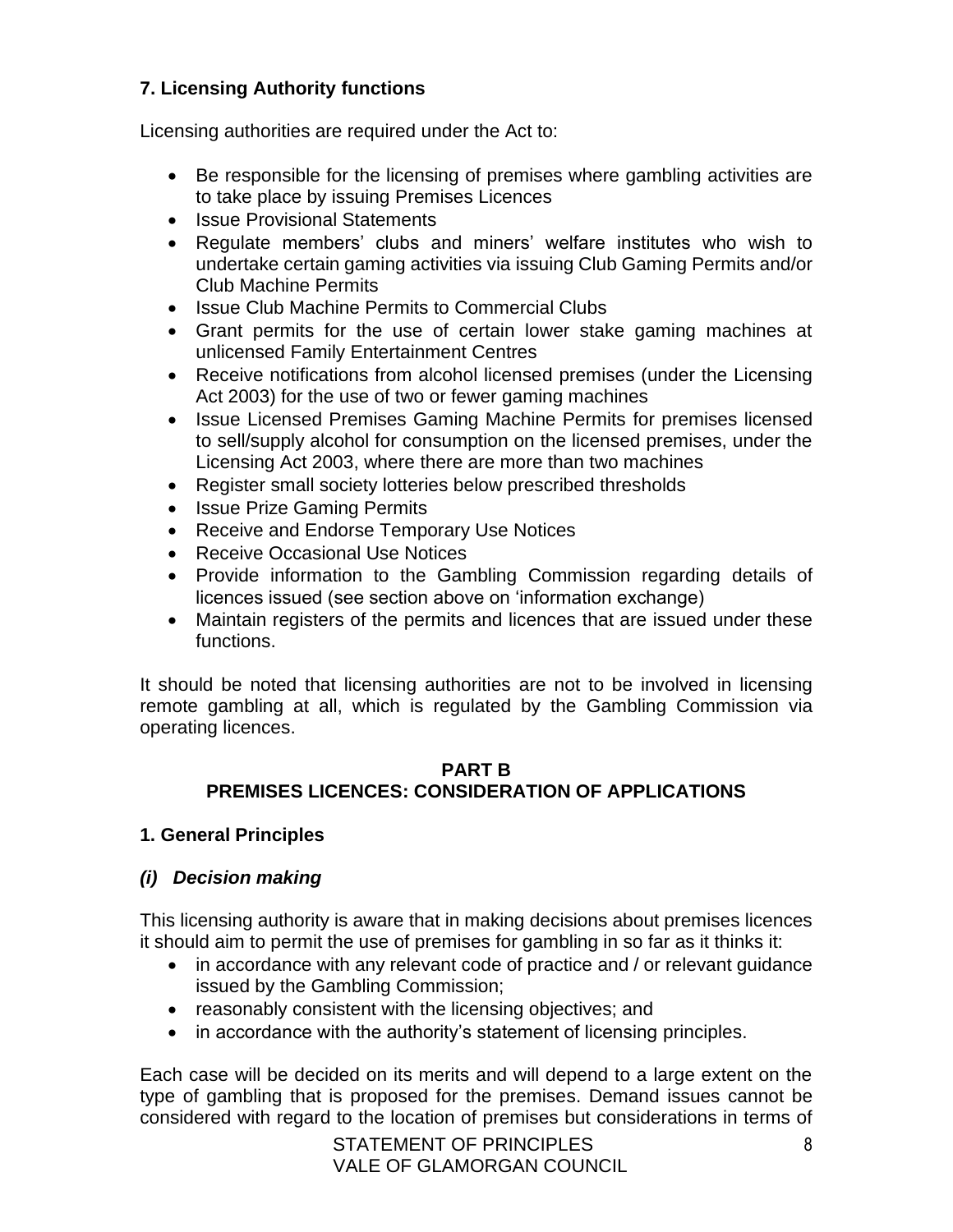the licensing objectives can.

This Licensing Authority is aware that other considerations such as moral or ethical objections to gambling are not a valid reason to reject applications for premises licences. In deciding to reject an application, the Licensing Authority should rely on reasons that demonstrate that the licensing objectives are not being, or are unlikely to be, met, and such objections do not relate to the licensing objectives.

## *(ii) Definition of "premises"*

In the Act, "premises" is defined as including "any place". Section 152 therefore prevents more than one premises licence applying to any place. But a single building could be subject to more than one premises licence, provided they are for different parts of the building and the different parts of the building can be reasonably regarded as being different premises.

This licensing authority takes note of the Gambling Commission's Guidance to Licensing Authorities which states that: licensing authorities should take particular care in considering applications for multiple licences for a building and those relating to a discrete part of a building used for other (non-gambling) purposes. In particular they should be aware of the following:

- The third licensing objective seeks to protect children from being harmed by gambling. In practice that means not only preventing them from taking part in gambling, but also preventing them from being in close proximity to gambling. Therefore premises should be configured so that children are not invited to participate in, have accidental access to or closely observe gambling where they are prohibited from participating.
- Entrances to and exits from parts of a building covered by one or more premises licences should be separate and identifiable so that the separation of different premises is not compromised and people do not "drift" into a gambling area. In this context it should normally be possible to access the premises without going through another licensed premises or premises with a permit.
- Customers should be able to participate in the activity named on the premises licence.

This authority will consider these and other relevant factors in making its decision, depending on all the circumstances of the case.

## *(iii) Location*

This licensing authority will follow the Gambling Commission's guidance that demand issues cannot be considered with regard to the location of premises but that considerations in terms of the licensing objectives can. This authority will pay particular attention to the protection of children and vulnerable persons from being harmed or exploited by gambling, as well as issues of crime and disorder.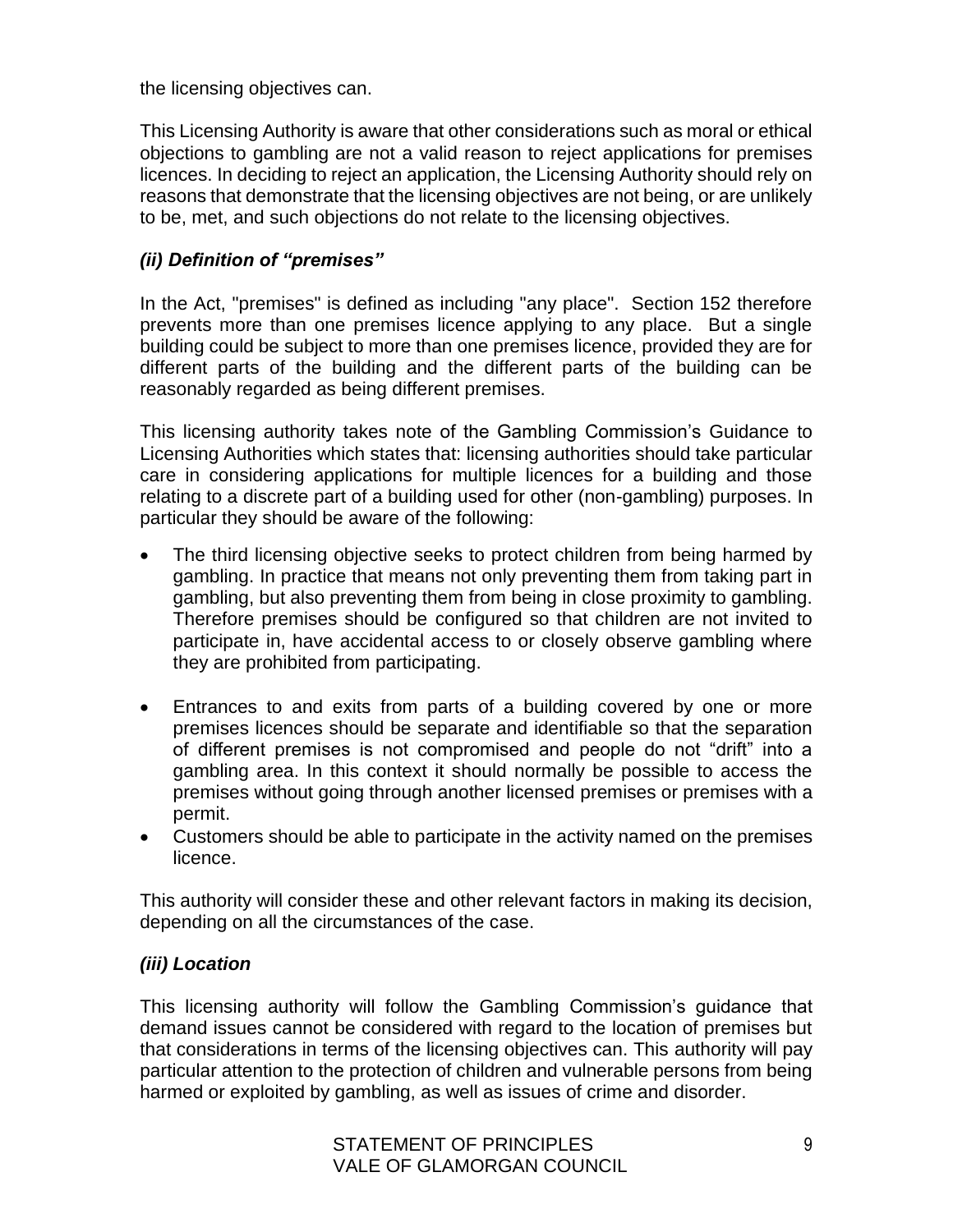## *(iv) Premises "ready for gambling"*

The Gambling Commission Guidance states that a licence to use premises for gambling should only be issued in relation to premises that the licensing authority can be satisfied are going to be ready to be used for gambling in the reasonably near future, consistent with the scale of building or alterations required before the premises are brought into use.

If the construction of a premises is not yet complete, or if they need alteration, or if the applicant does not yet have a right to occupy them, then an application for a provisional statement should be made instead.

In deciding whether a premises licence can be granted where there are outstanding construction or alteration works at a premises, this authority will determine applications on their merits, applying a two stage consideration process:-

- First, whether the premises ought to be permitted to be used for gambling
- Second, whether appropriate conditions can be put in place to cater for the situation that the premises are not yet in the state in which they ought to be before gambling takes place.

Applicants should note that this authority is entitled to decide that it is appropriate to grant a licence subject to conditions, but it is not obliged to grant such a licence.

## *(v) Duplication with other regulatory regimes:*

This Licensing Authority will seek to avoid duplication with other statutory/regulatory systems where possible, including planning. The Licensing Authority will not consider whether a licence application is likely to be awarded planning permission or building regulations approval, in its consideration of it. It will though, listen to, and consider carefully, any concerns about proposed conditions which are not able to be met by the applicant due to planning restrictions, should such a situation arise.

When dealing with a premises licence application for finished buildings, this authority will not take into account whether those buildings have to comply with the necessary planning or buildings consents. Fire or health and safety risks will not be taken into account, as these matters are dealt with under relevant planning control, buildings and other regulations and must not form part of the consideration for the premises licence.

# *(vi) Door Supervisors*

If the licensing authority is concerned that a premises may attract disorder or be subject to attempts at unauthorised access (for example by children and young persons) then it may require that the entrances to the premises are controlled by a door supervisor, and is entitled to impose a premises condition to this effect. Where it is decided that supervision of entrances / machines is appropriate for particular cases, consideration of whether these need to be SIA licensed or not will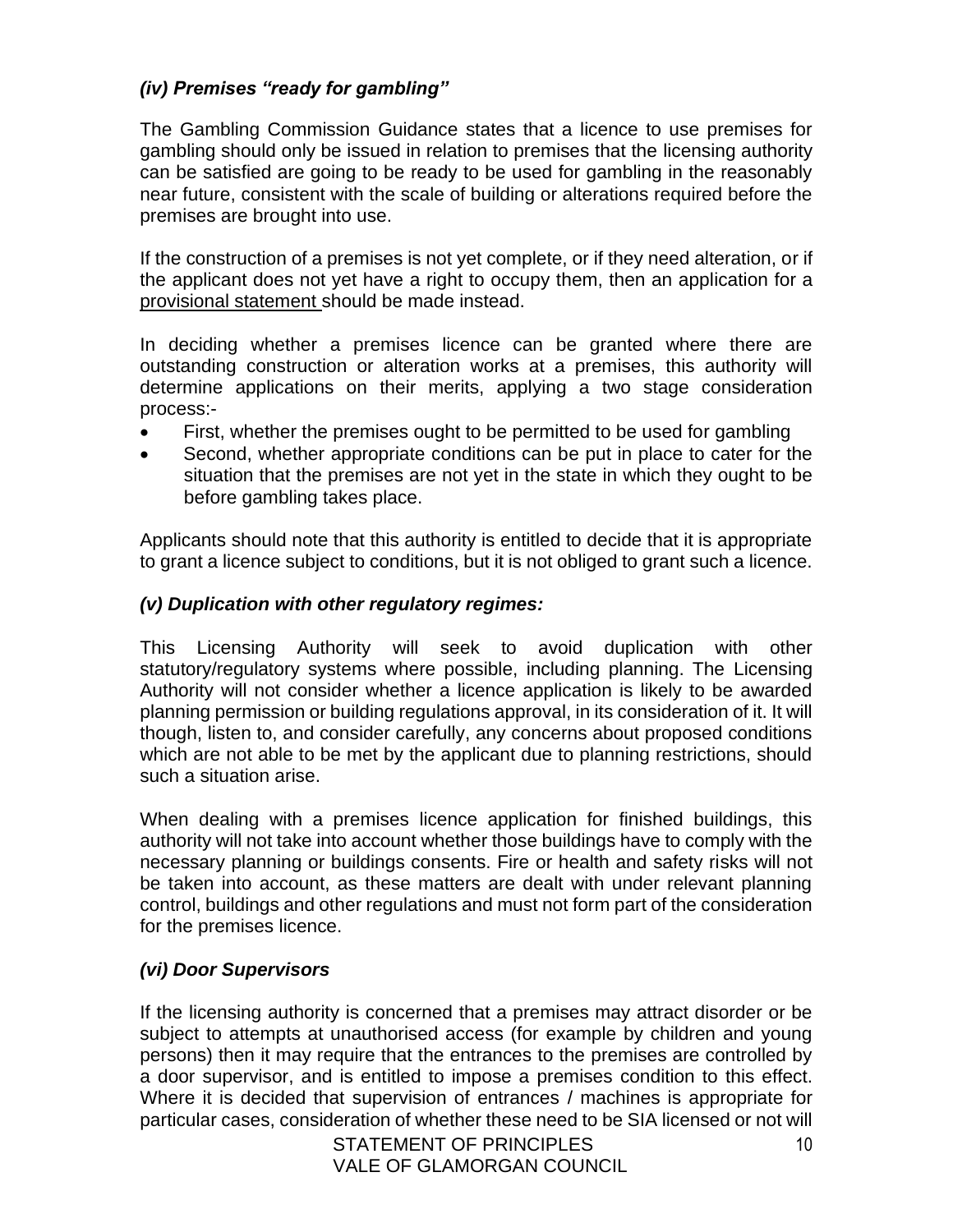be necessary.

## **(vii)** *Risk Assessments*

The Gambling Commission social responsibility code within the Licence Conditions and Codes of Practice (LCCP) requires gambling operators to assess the local risks to the licensing objectives posed by the provision of gambling facilities at each of their premises, and to have policies, procedures and control measures to mitigate those risks. This is intended to provide a well evidenced and transparent approach to considering and implementing measures to address the risks associated with gambling.

These local risk assessments are specific to the potential harm that gambling premises can have on one or more of the licensing objectives under the Act. They are specific to the premises, the local area and the local community.

The Licensing Authority expects applicants to have a good understanding of the area in which they either operate, or intend to operate.

It is a mandatory requirement that risk assessments are carried out:

- when there are significant changes in local circumstances
- when there are significant changes at a licensee's premise that may affect their mitigation of local risks
- when applying for a variation of a premise licence
- when applying for the grant of a premise licence

The Licensing Authority would expect all premises to carry out a risk assessment and make them available upon request as good practice.

Matters that the assessment may include:

- The area in which the premise is located / to be located (e.g. what types of premise, open spaces, access routes are in the vicinity)
- The training of staff in brief intervention when customers show signs of excessive gambling, the ability of staff to offer brief intervention and how the manning of premises affects this.
- Details as to the location and coverage of working CCTV cameras, and how the system will be monitored.
- The layout of the premises so that staff have an unobstructed view of persons using the premises.
- The number of staff that will be available on the premises at any one time. If at any time that number is one, confirm the supervisory and monitoring arrangements when that person is absent from the licensed area or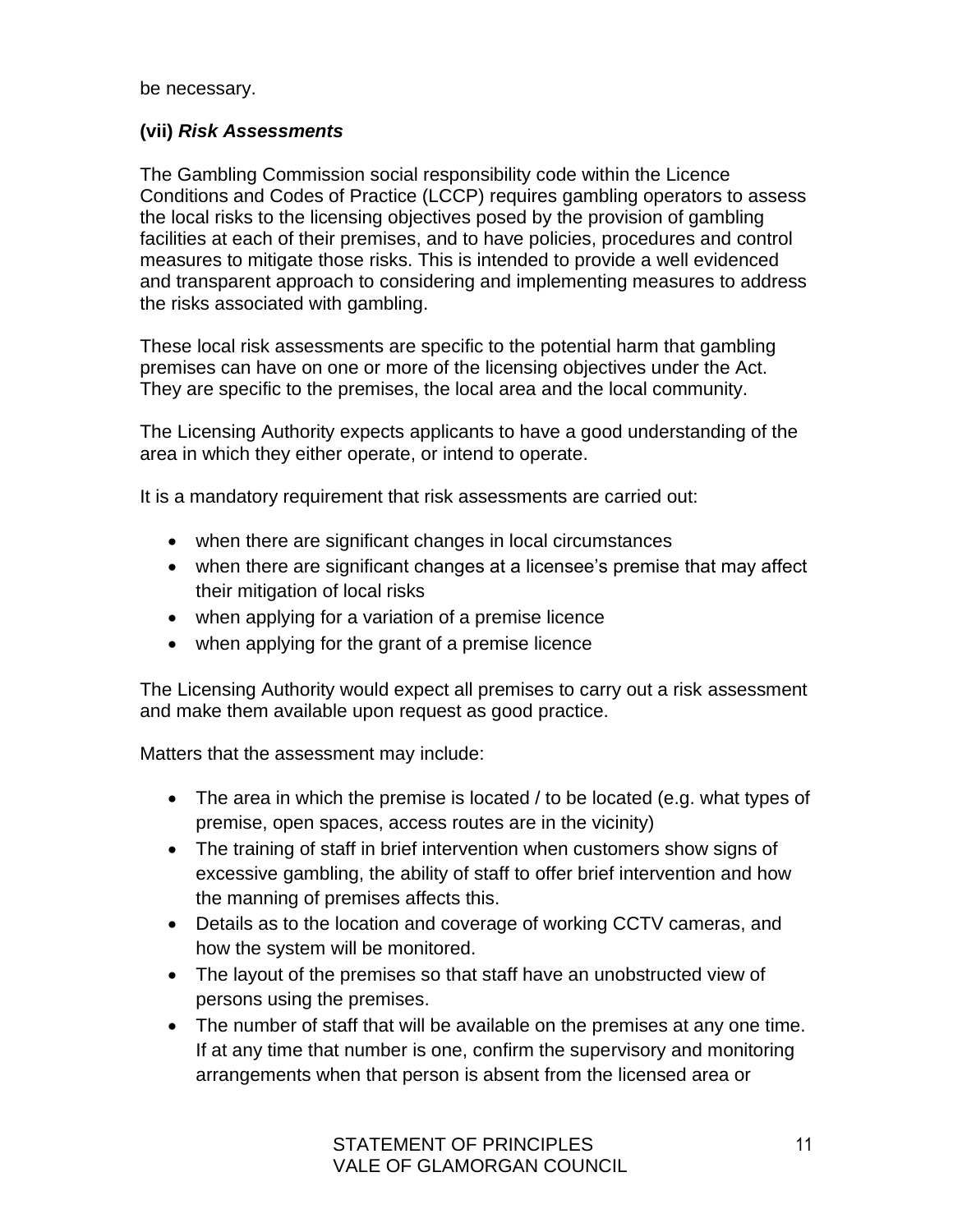distracted from supervising the premises and observing those persons using the premises.

- Arrangements for monitoring and dealing with under age persons and vulnerable persons, which may include dedicated and trained personnel, leaflets, posters etc.
- The provision of signage and documents relating to games rules, gambling care providers and other relevant information.
- The impact of any promotional material associated with the premises and whether this could encourage the use of the premises by children or young people if they are not legally allowed to do so.

This is not an exhaustive list.

## *(viii) Conditions*

Any conditions attached to licences will be proportionate and be:

- relevant to the need to make the proposed building suitable as a gambling facility;
- directly related to the premises and the type of licence applied for;
- fairly and reasonably related to the scale and type of premises; and
- reasonable in all other respects.

It is noted that there are conditions which the licensing authority cannot attach to premises licences which are:

- any condition on the premises licence which makes it impossible to comply with an operating licence condition;
- conditions relating to gaming machine categories, numbers, or method of operation;
- conditions which provide that membership of a club or body be required the Gambling Act 2005 specifically removes the membership requirement for casino and bingo clubs and this provision prevents it being reinstated; and
- conditions in relation to stakes, fees, winning or prizes.

This licensing authority acknowledges that mandatory conditions are set by the Secretary of State with the intention that no further regulation in relation to that matter is required. Therefore it is considered extremely unlikely that the authority will need to impose individual conditions imposing a more restrictive regime in relation to matters that have already been dealt with by mandatory conditions.

The licensing authority will only consider imposing conditions where there is evidence of regulatory concerns of an exceptional nature and any additional licence conditions will relate to the licensing objectives.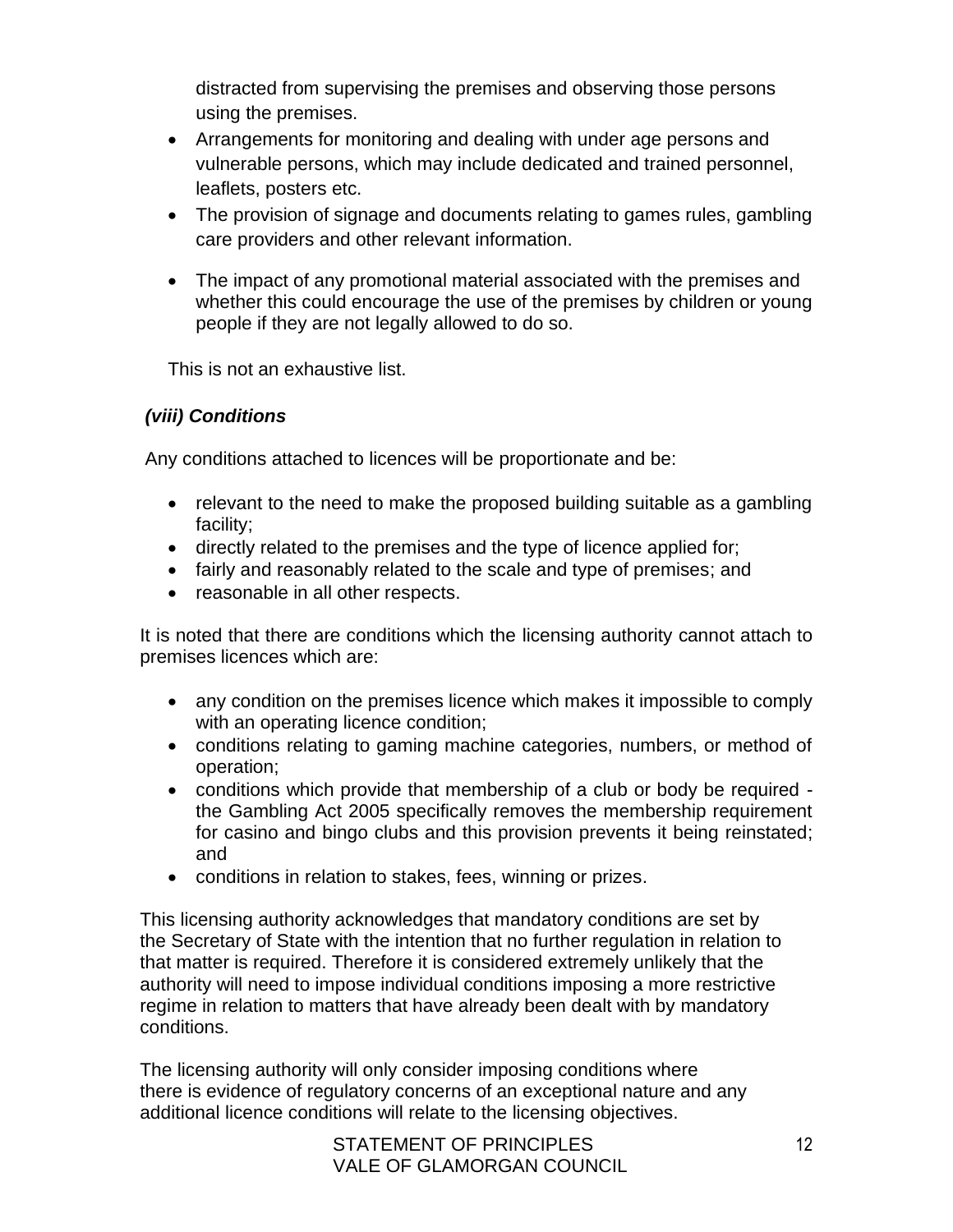In addition to any default conditions that may be prescribed by regulation, any conditions attached to licences by the licensing authority will be proportionate and will be:

- relevant to the need to make the proposed building suitable as a gambling
- facility;
- directly related to the premises and the type of licence applied for;
- fairly and reasonably related to the scale and type of premises; and,
- reasonable in all other respects.

This licensing authority will also expect the licence applicant to offer his/her own suggestions as to the way in which the licensing objectives can be met effectively.

#### **2. Adult Gaming Centres**

This Licensing Authority will specifically have regard to the need to protect children and vulnerable persons from harm or being exploited by gambling and will expect the applicant to satisfy the authority that there will be sufficient measures to, for example, ensure that under 18 year olds do not have access to the premises.

The Licensing Authority would request applicants to make contact with the Authority at their earliest convenience to discuss and work through these arrangements before making application and during any consultation.

The Licensing Authority will expect the applicant to satisfy the Authority, for example, that there will be sufficient measures to ensure that under 18 year olds do not have access to the adult only gaming machine areas. Such measures may include:

- a) CCTV
- b) Supervision of entrance/exits
- c) Location of entry
- d) Physical separation of areas

This is not an exhaustive list

This Licensing Authority will consider the below criteria when access to and separation between an Adult Gaming Centre and an Unlicensed Family Entertainment Centre / Family Entertainment Centre is required;

- a) whether partitions are permanently fixed
- b) the materials to be used for the partitions
- c) ensuring machines are not used as a partition
- d) that access for customers between licensed areas is by way of an unlicensed area. . This area could be a lobby but must not contain any gambling facilities but may contain an ATM, drinks machines etc.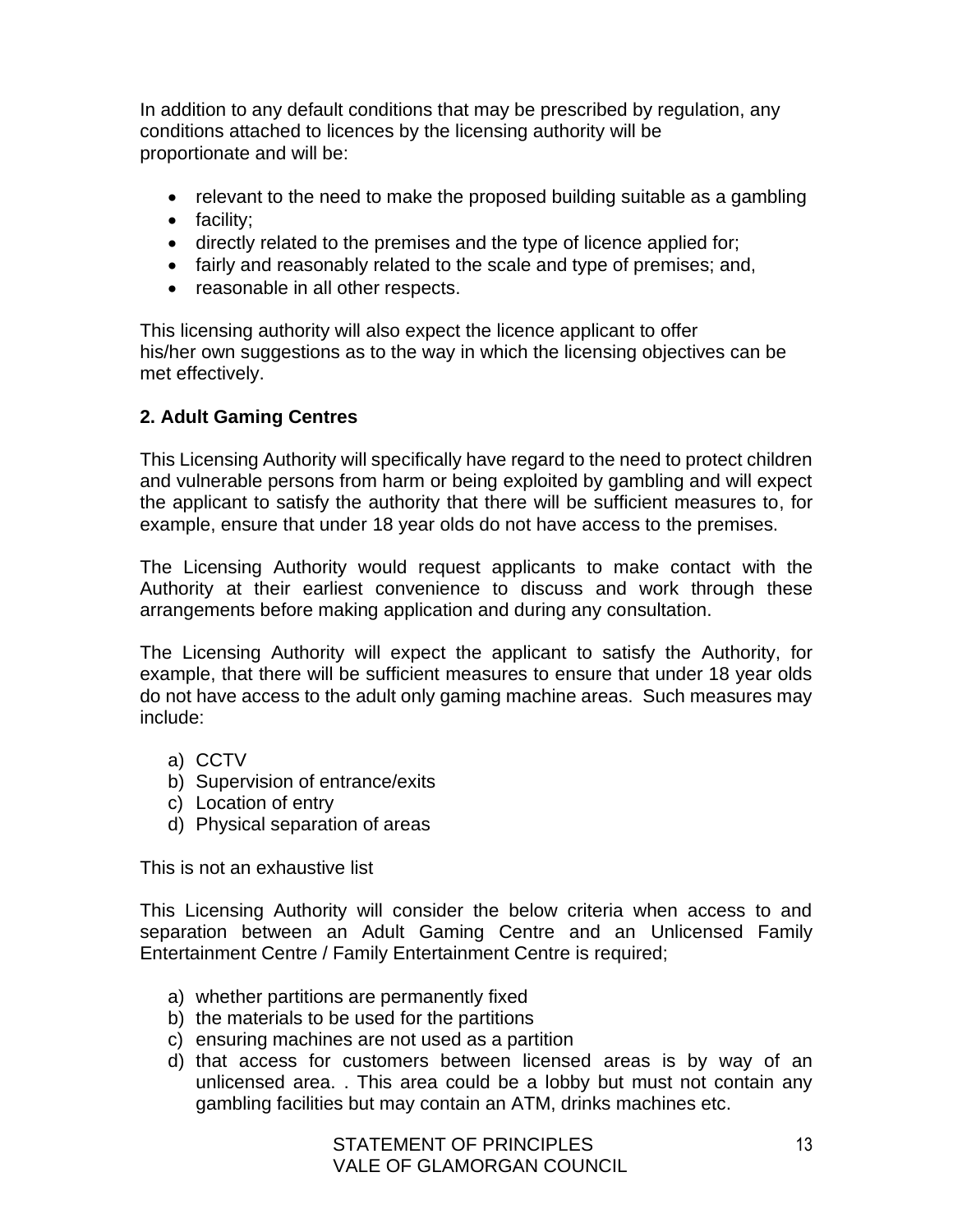A rope cordoning off an entrance or moveable partition would not be deemed sufficient

This is not an exhaustive list

# **3. (Licensed) Family Entertainment Centres**

This Licensing Authority will specifically have regard to the need to protect children and vulnerable persons from harm or being exploited by gambling and will expect the applicant to satisfy the Authority, for example, that there will be sufficient measures to ensure that under 18-year-olds do not have access to the adult only gaming machine areas. Such measures may include:

- a) CCTV
- b) Supervision of entrance/exits
- c) Location of entry
- d) Physical separation of areas

This is not an exhaustive list.

This Licensing Authority will also consider the below criteria with regard to the over 18s area:

- e) whether partitions are permanently fixed
- f) the materials to be used for the partitions
- g) ensuring machines are not used as a partition

This is not an exhaustive list.

The Licensing Authority would request applicants to make contact with the Authority at their earliest convenience to discuss and work through these arrangements before making application and during any consultation.

#### **4. Bingo premises**

Children are allowed into premises licensed for bingo but they are not allowed to participate in gambling, other than on category D machines. Where category C or above machines are available on the premises to which children are admitted the Licensing Authority will ensure that:

- a) All such machines are located in an area of the premises separate from the remainder of the premises by a physical barrier which is effective to prevent access other than through a designated entrance;
- b) Only adults are admitted to the area where the machines are located.
- c) Access to the area where the machines are located is supervised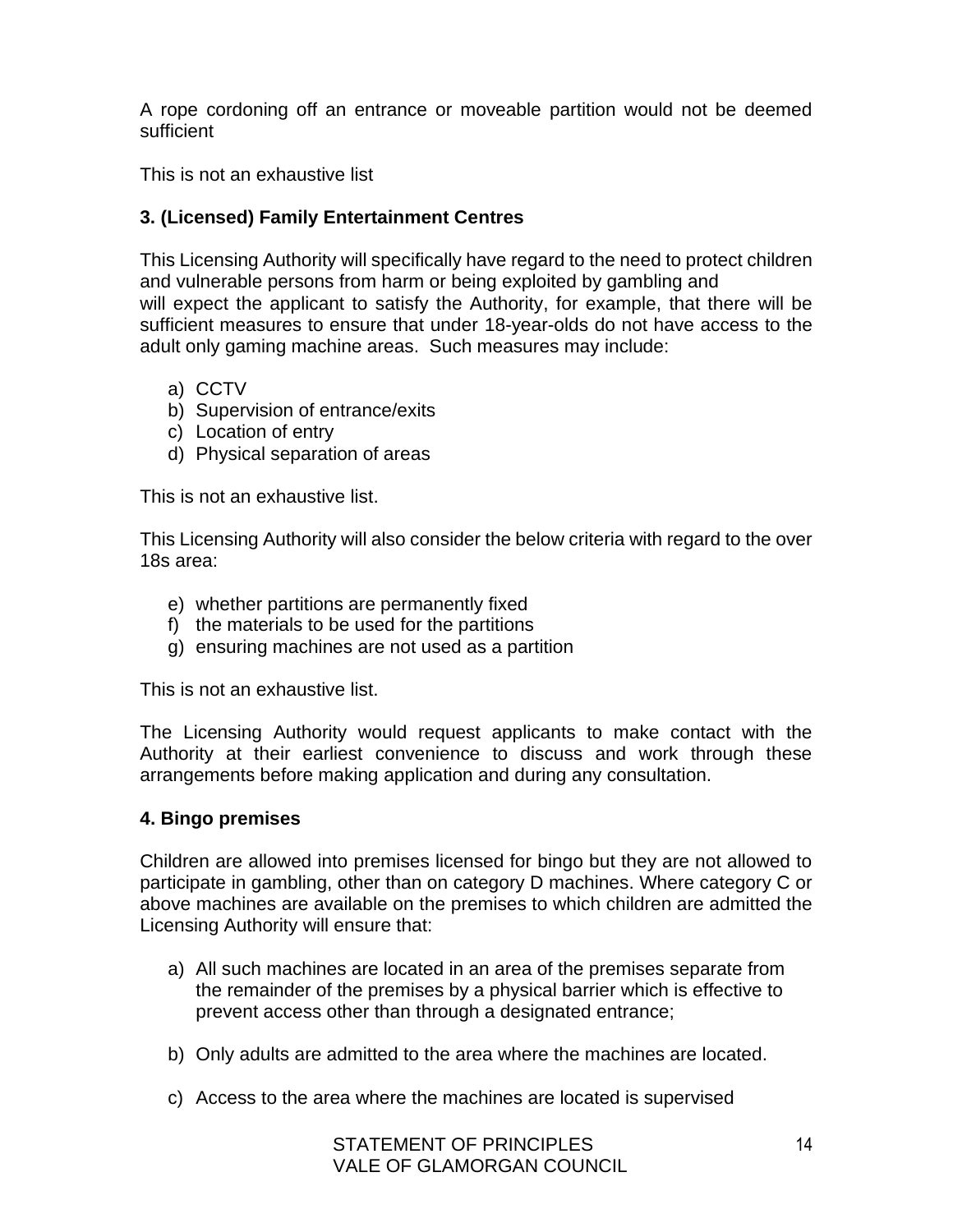- d) The area where the machines are located is arranged so that it can be observed by staff of the operator or the licence holder; and
- e) At the entrance to, and inside any such are there are prominently displayed notices indicating that access to the area is prohibited to persons under 18.

#### **5. Tracks**

This Licensing Authority is aware that tracks may be subject to one or more premise licence, provided each licence relates to a specified area of the track. Tracks may be a horse racecourse, greyhound track or other premise where any part where a race or sporting event takes place or is intended to take place.

This Licensing Authority will especially consider the impact upon the third licensing objective (i.e. the protection of children and vulnerable persons from being harmed or exploited by gambling) and the need to ensure that entrances to each type of premises are distinct and that children are excluded from gambling areas where they are not permitted to enter.

#### **6. Betting premises**

Children are not permitted entry to a premise with a betting premise licence, they may, however, be permitted entry to tracks.

The Act provides that a machine is not a gaming machine if it is designed or adapted for use to bet on future real events.

Betting premises may make available machines that accept bets on live events, such as horseracing, as a substitute for placing a bet over the counter. These "betting machines" are not gaming machines: they merely automate the process, which can be conducted in person and, therefore, do not require regulation as a gaming machine.

Under section 181 of the Act the Licensing Authority has power to restrict the number of betting machines, their nature and the circumstances in which they are made available by attaching a licence condition to a betting premises licence.

When considering whether to impose a condition to restrict the number of betting machines in particular premises the Licensing Authority amongst other things, will take into account the size of the premises, the number of counter positions available for person-to-person transactions and the ability of staff to monitor the use of the machines.

The Licensing Authority cannot restrict the number or category of gaming machines in a betting premise. They are permitted to have up to 4 categories B, C or D gaming machines.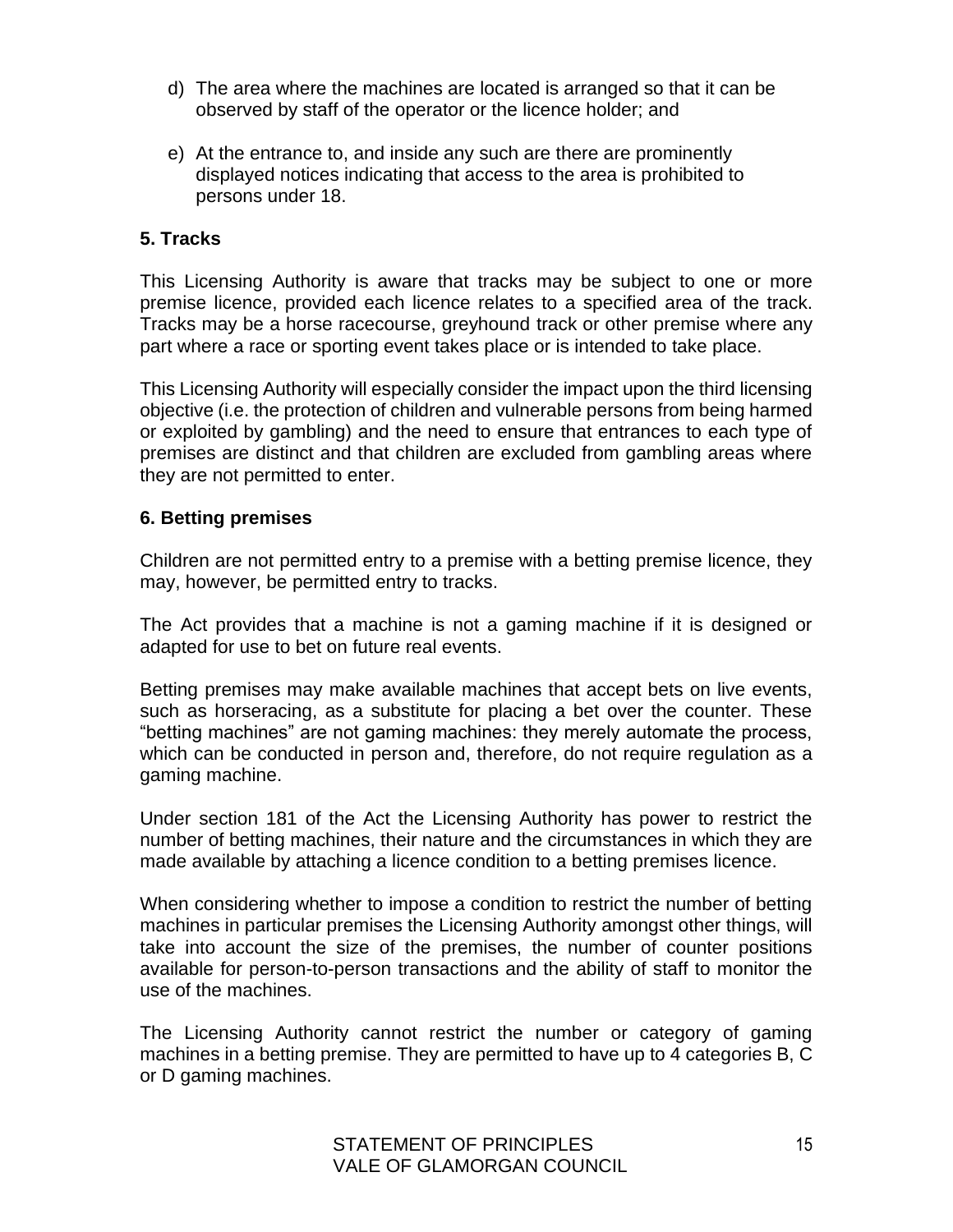# **7. Casinos**

This Licensing Authority has not passed a 'no casino' resolution under Section 166 of the Gambling Act 2005, but is aware that it has the power to do so. Should this Licensing Authority decide in the future to pass such a resolution, it will update this statement of principles with details of that resolution. Any such decision will be made by Full Council.

## **8. Travelling Fairs**

This Licensing Authority is responsible for deciding whether, where category D machines and / or equal chance prize gaming without a permit is to be made available for use at travelling fairs, the statutory requirement that the facilities for gambling amount to no more than an ancillary amusement at the fair is met. The licensing authority will also consider whether the applicant falls within the statutory definition of a travelling fair.

It is noted that the 27-day statutory maximum for the land being used as a fair applies on a per calendar year basis, and that it applies to the piece of land on which the fairs are held, regardless of whether it is the same or different travelling fairs occupying the land. This Licensing Authority will work with its neighbouring authorities to ensure that land which crosses our boundaries is monitored so that the statutory limits are not exceeded.

## **9. Provisional Statements**

An application for a provisional statement can be made to the Licensing Authority in respect of premises that he or she:

- expects to be constructed;
- expects to be altered; or
- expects to acquire a right to occupy.

The process for considering an application for a provisional statement is the same as that for a premises licence application. The applicant is obliged to give notice of the application in the same way as applying for a premises licence. Responsible authorities and interested parties may make representations and there are rights of appeal.

In contrast to the premises licence application, the applicant does not have to hold or have applied for an operating licence from the Gambling Commission (except in the case of a track) and they do not have to have a right to occupy the premises in respect of which their provisional application is made.

#### **10. Reviews**

Interested parties or responsible authorities can make requests for a review of a premises licence; however, it is for the Licensing Authority to decide whether the review is to be carried-out. The application for a review may be (but need not be) rejected if the Licensing Authority considers the grounds on which the review is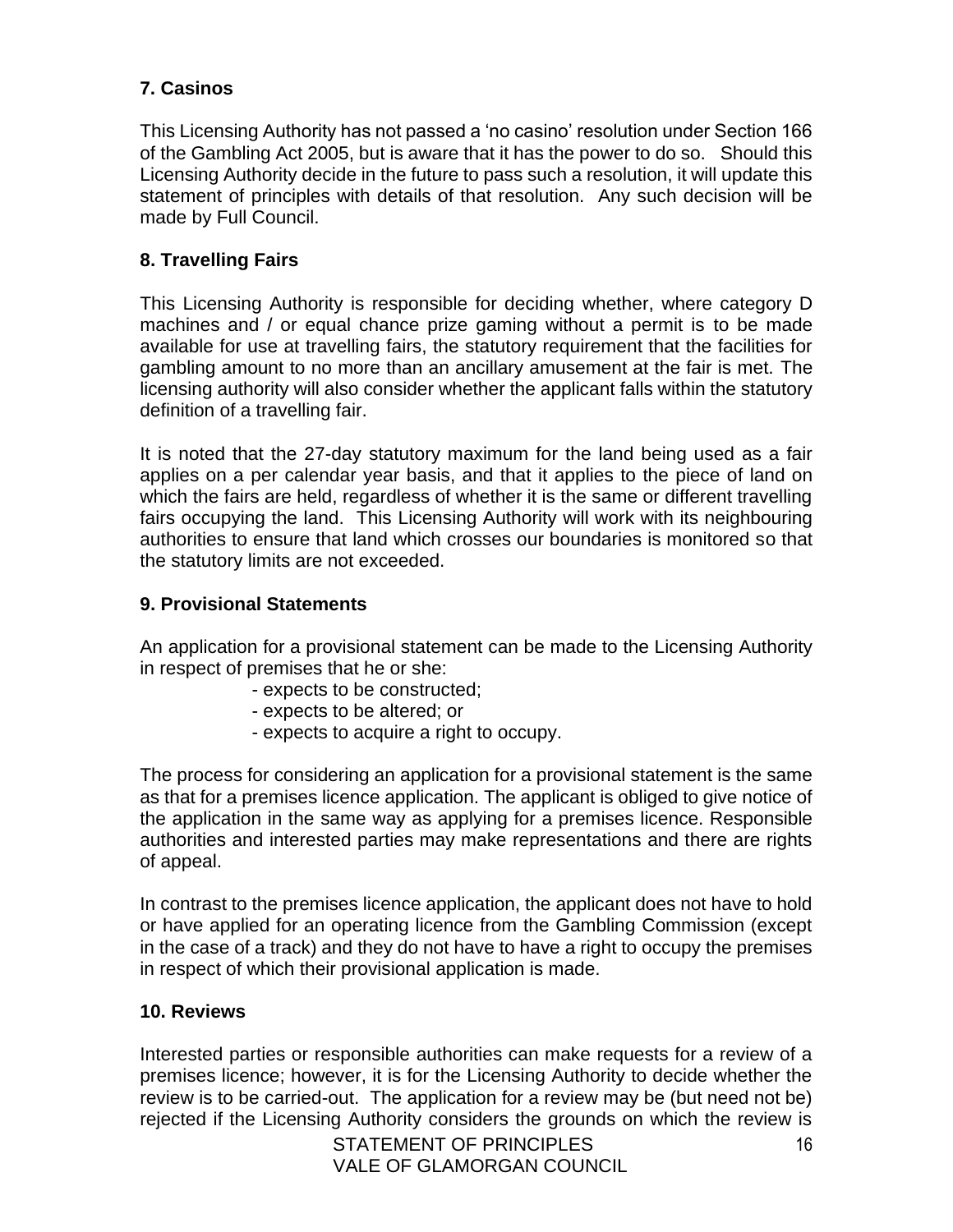sought:

- are not relevant to the Commission Guidance/codes of practice, statement of principles, or licensing objectives. Examples include demand for a gambling premise, traffic congestion.
- are frivolous
- are vexatious
- will certainly not cause the Authority to revoke/suspend or remove/amend or attach conditions on the licence.
- are substantially the same grounds cited in a previous application relating to the same premise (Licensing Authority to take into account time lapsed since previous application).
- are substantially the same as representations made at the time the application relating to the same premise.

#### **PART C Permits / Temporary & Occasional Use Notice**

#### **1. Unlicensed Family Entertainment Centre gaming machine permits**

Where a premise does not hold a premises licence but wishes to provide gaming machines, it may apply to the Licensing Authority for this permit. It should be noted that the applicant must show that the premise will be wholly or mainly used for making gaming machines available for use.

#### Statement of Principles

The Licensing Authority will expect the applicant to show that there are policies and procedures in place to protect children from harm. Harm in this context is not limited to harm from gambling but includes wider child protection considerations.

The efficiency of such policies and procedures will each be considered on their merits, however, they may include:

- appropriate measures and training for staff as regards suspected truant children on the premises
- measures and training covering how staff would deal with unsupervised very young children being on the premises
- measures and training covering how staff would deal with children causing perceived problems on or around the premises.
- the arrangements for supervision of premises either by staff and / or the use of CCTV.

This Licensing Authority in addition will also expect that applicants demonstrate:

• A full understanding of the maximum stakes and prizes of the gambling that is permissible in unlicensed FECs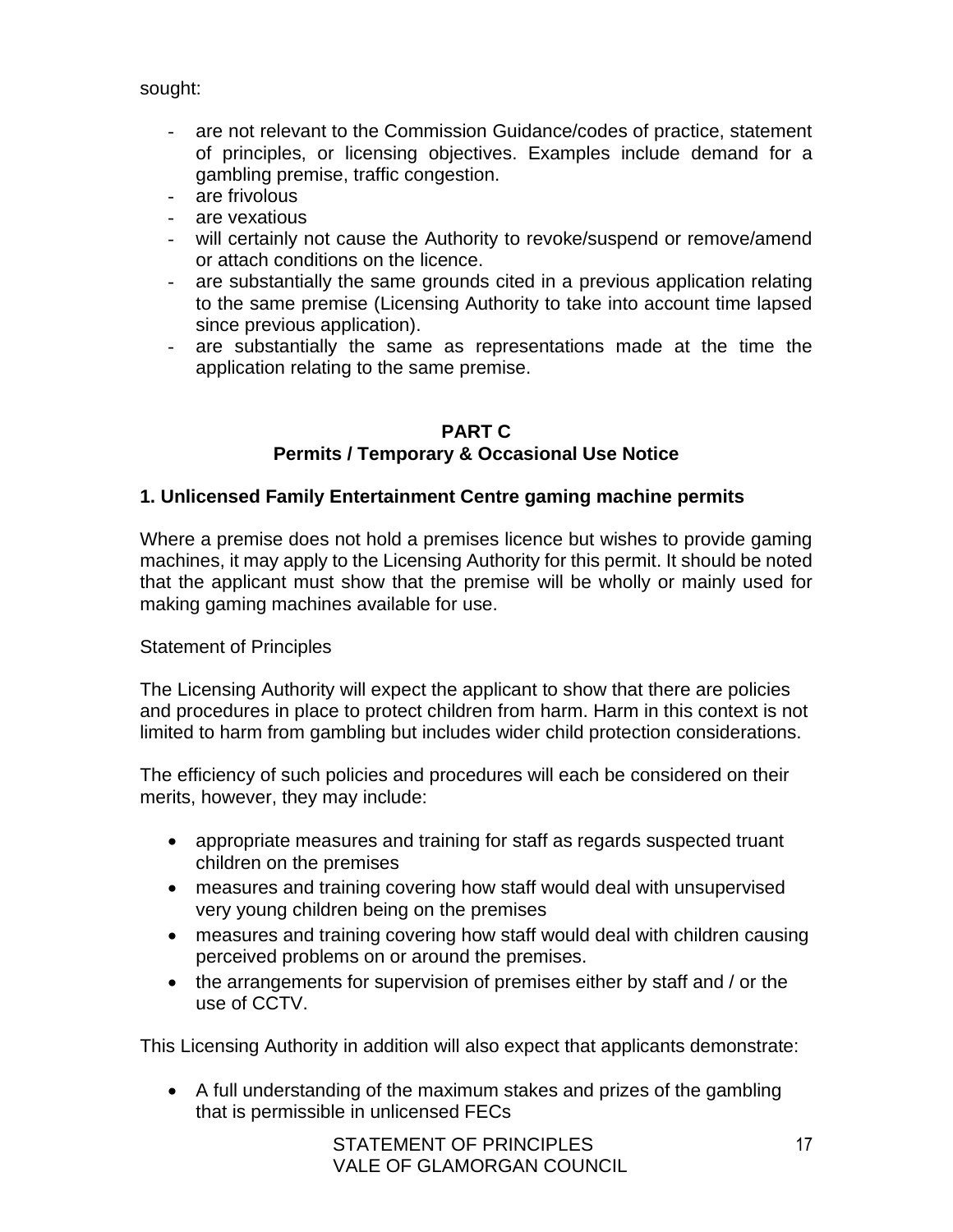- That staff are trained to have a full understanding of the maximum stakes and prizes.
- A criminal record disclosure check from a recognised body dated within one calendar month of the date of the application being submitted to the Licensing Authority. Where an applicant provides evidence that he has an Operating Licence

and has as a result undergone rigorous checks by the Gambling Commission, then a criminal record disclosure check will not be required

While the Licensing Authority cannot attach conditions to this type of permit, the Licensing Authority can refuse applications if they are not satisfied that the issues raised in the "Statement of Principles" have been addressed through the application.

Applicants only need to address the "Statement of Principles" when making their initial applications and not at renewal time unless there have been changes.

## **2. (Alcohol) Licensed premises automatic entitlement 2 machines and gaming machine permits**

There is provision in the Act for premises licensed to sell alcohol for consumption on the premises, to automatically have 2 gaming machines, of categories C and/or D. The premises merely need to notify the Licensing Authority and pay the prescribed fee. If a premises wishes to have more than 2 machines, then it needs to apply for a permit and the Licensing Authority must consider that application based upon the licensing objectives, any guidance issued by the Gambling Commission issued under Section 25 of the Gambling Act 2005, and "such matters as we think relevant."

This licensing authority considers that "such matters" will be decided on a case by case basis but generally there will be regard to:

- the need to protect children and vulnerable persons from harm or being exploited by gambling
- whether the applicant can satisfy the authority that there will be sufficient measures to ensure that under 18 year olds do not have access to the adult only gaming machines.

Measures which will satisfy the authority that there will be no access may include:

- the adult machines being in sight of the bar, or in the sight of staff who will monitor that the machines are not being used by those under 18
- Appropriate notices and signage

# **3. Prize Gaming Permits**

Gaming is defined as prize gaming if the nature and size of the prize is not determined by the number of people playing or the amount paid for or raised by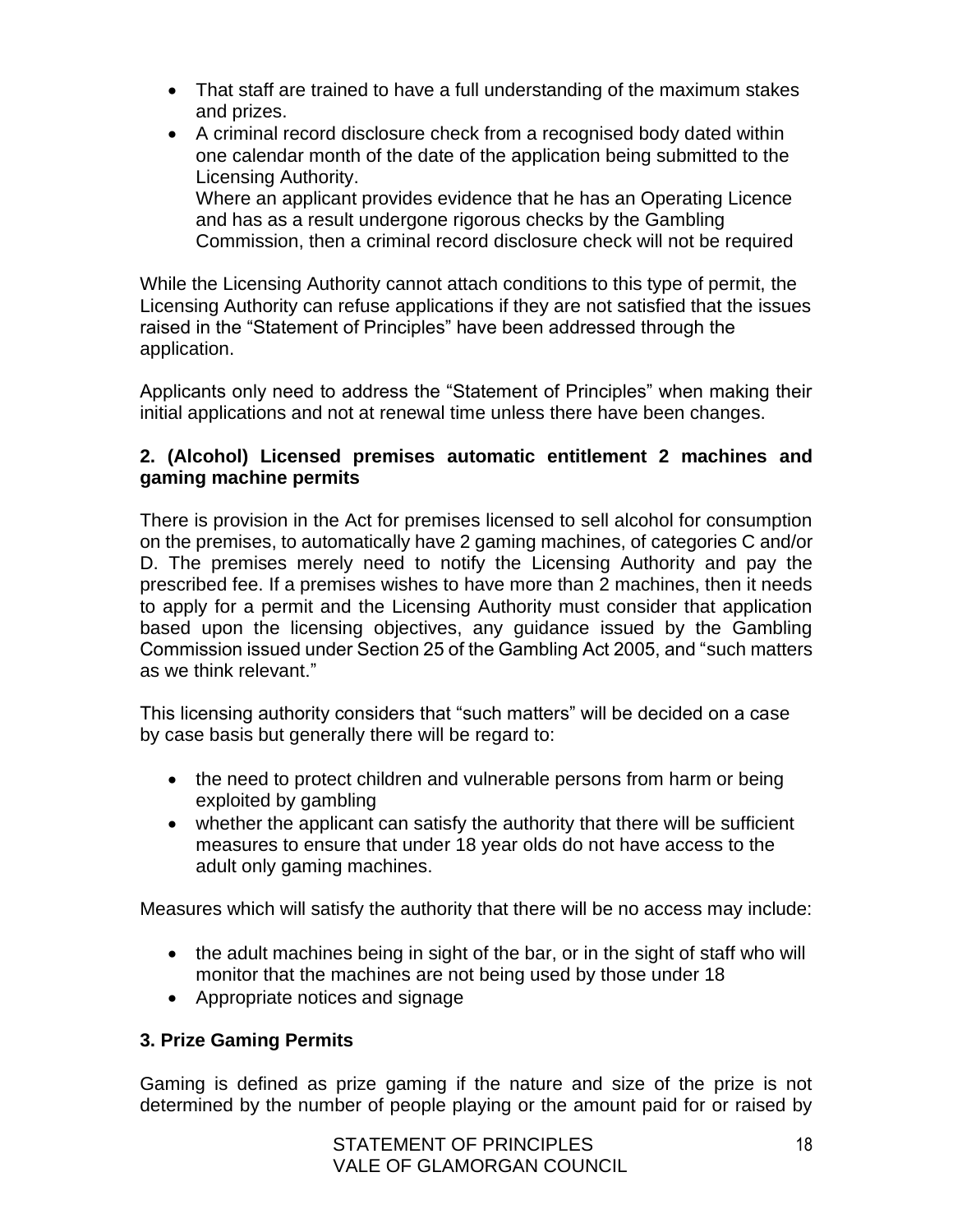the gaming. The prizes will be determined by the operator before play commences. A prize gaming permit is a permit issued by the Authority to authorise the provision of facilities for gaming with prizes on specified premises.

The licensing authority does not intend to publish a separate statement of principles for considering applicant suitability for applications for prize gaming permits under paragraph 8 of Schedule 14 to the Act and, for ease of reference, includes this as part of this policy document.

This licensing authority will expect that, when making an application for a prize gaming permit, the applicant should set out the types of gaming that he or she is intending to offer and be able to demonstrate:

- that they understand the limits of stakes and prizes that are set out in Regulations and
- that the gaming offered is within the law.
- Clear policies are available which outline the steps to be taken to protect children from harm

# **4. Club Gaming and Club Machines Permits**

Members Clubs and Miners' welfare institutes (but not Commercial Clubs) may apply for a Club Gaming Permit. The Club Gaming Permit will enable the premises to provide gaming machines, equal chance gaming and games of chance. The Licensing Authority will only refuse an application on the grounds that:

- (a) the applicant does not fulfil the requirements for a members' or miners' welfare institute and therefore is not entitled to receive the type of permit for which it has applied;
- (b) the applicant's premises are used wholly or mainly by children and/or young persons;
- (c) an offence under the Act or a breach of a permit has been committed by the applicant while providing gaming facilities;
- (d) a permit held by the applicant has been cancelled in the previous ten years; or
- (e) an objection has been lodged by the Commission or the police.

The Licensing Authority may grant or refuse a permit, but it may not attach any conditions to a permit in addition to the statutory conditions.

There is also a 'fast-track' procedure available under the Act for premises which hold a Club Premises Certificate under the Licensing Act 2003.

There is no opportunity for objections to be made by the Commission or the police, and the grounds upon which the Licensing Authority can refuse a permit are reduced.

The Licensing Authority may use the following grounds to refuse an application:

(a) that the club is established primarily for gaming, other than gaming prescribed under schedule 12;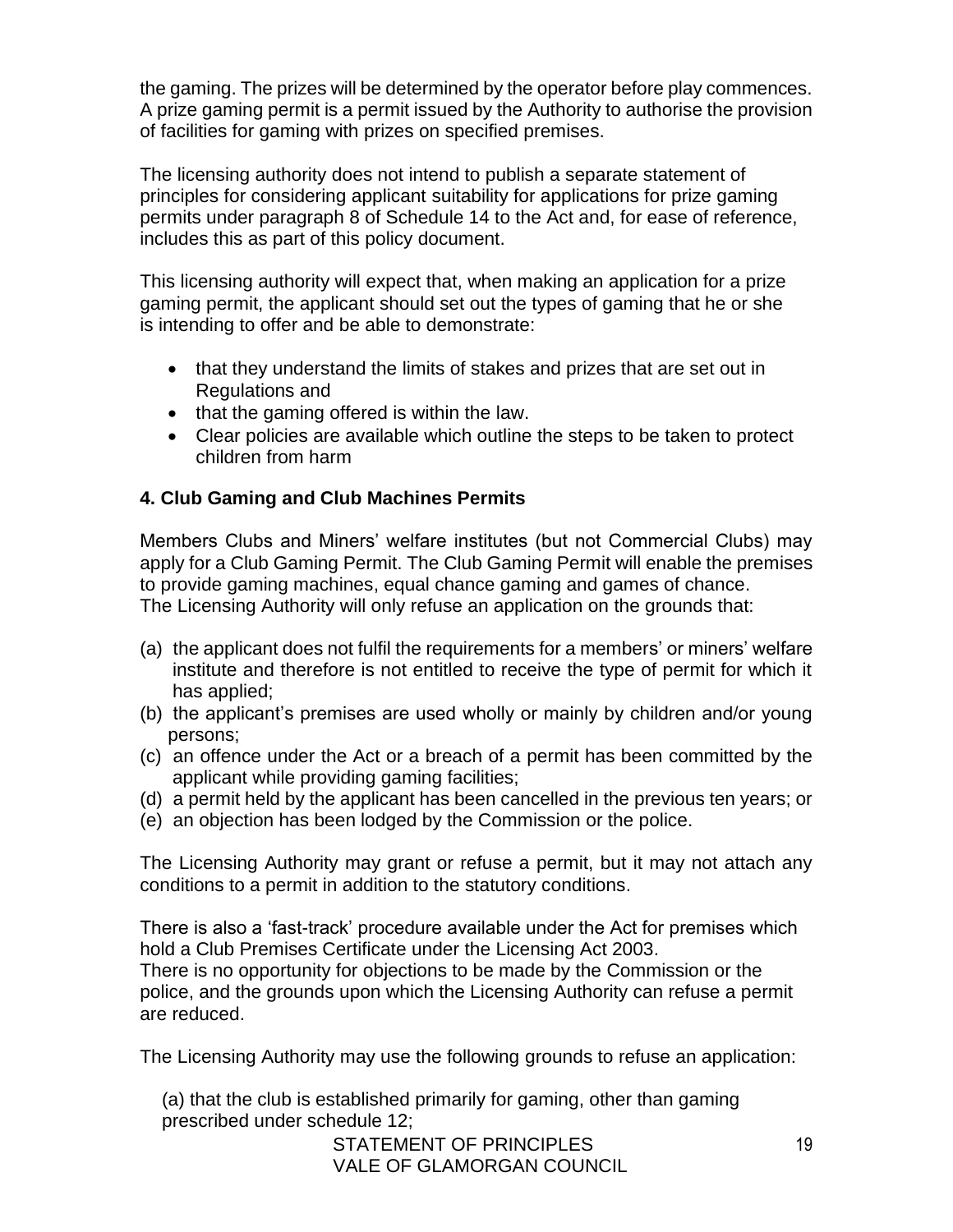(b) that in addition to the prescribed gaming, the applicant provides facilities for other gaming; or

(c) that a club gaming permit or club machine permit issued to the applicant in the last ten years has been cancelled."

## **5. Temporary Use Notices / Occasional use Notices**

The licensing authority has very little discretion as regards occasional use notices aside from ensuring that the statutory limit of 8 days in a calendar year is not exceeded. This licensing authority will though consider the definition of a 'track' and whether the applicant is permitted to avail him/herself of the notice.

Temporary use notices allow the use of premises for gambling where there is no premises licence but where a gambling operator wishes to use the premises temporarily for providing facilities for gambling.

The licensing authority will have regard to guidance regarding the examples of premises that might be suitable for a temporary use notice which include hotels, conference centres and sporting venues.

The licensing authority will have particular regard to whether the effect of temporary use notices is to permit regular gambling in a place that could be described as one set of premises. Factors such as ownership, occupation and control of the premises will be considered when deciding whether to object to a temporary use notice.

## **6. Small Society Lotteries**

A Small Society Lottery is one that is established for charitable purposes, for enabling participation in, or of supporting, sport, athletics or a cultural activity or for any other non-commercial purpose other than that of private gain.

Tickets should not be sold in a street, where street includes any bridge, road, lane, footway, subway, square, court or passage (including passages through enclosed premises such as shopping malls). Tickets may, however, be sold in a street from a kiosk, in a shop or door to door.

# **7. Register**

The Licensing Authority is required to maintain a public register. The register will be available for the public to view at any reasonable time. If requested, the Licensing Authority must supply a copy of the information contained in any entry in its register in legible form. A fee may be charged for any such copy. The Vale of Glamorgan Council will charge a standard fee of £25 per copy requested.

This document is available in Welsh, large print or audio. If you wish to receive a copy of this statement in Welsh, large print or audio or should you require any further information please contact:

\_\_\_\_\_\_\_\_\_\_\_\_\_\_\_\_\_\_\_\_\_\_\_\_\_\_\_\_\_\_\_\_\_\_\_\_\_\_\_\_\_\_\_\_\_\_\_\_\_\_\_\_\_\_\_\_\_\_\_\_\_\_\_\_